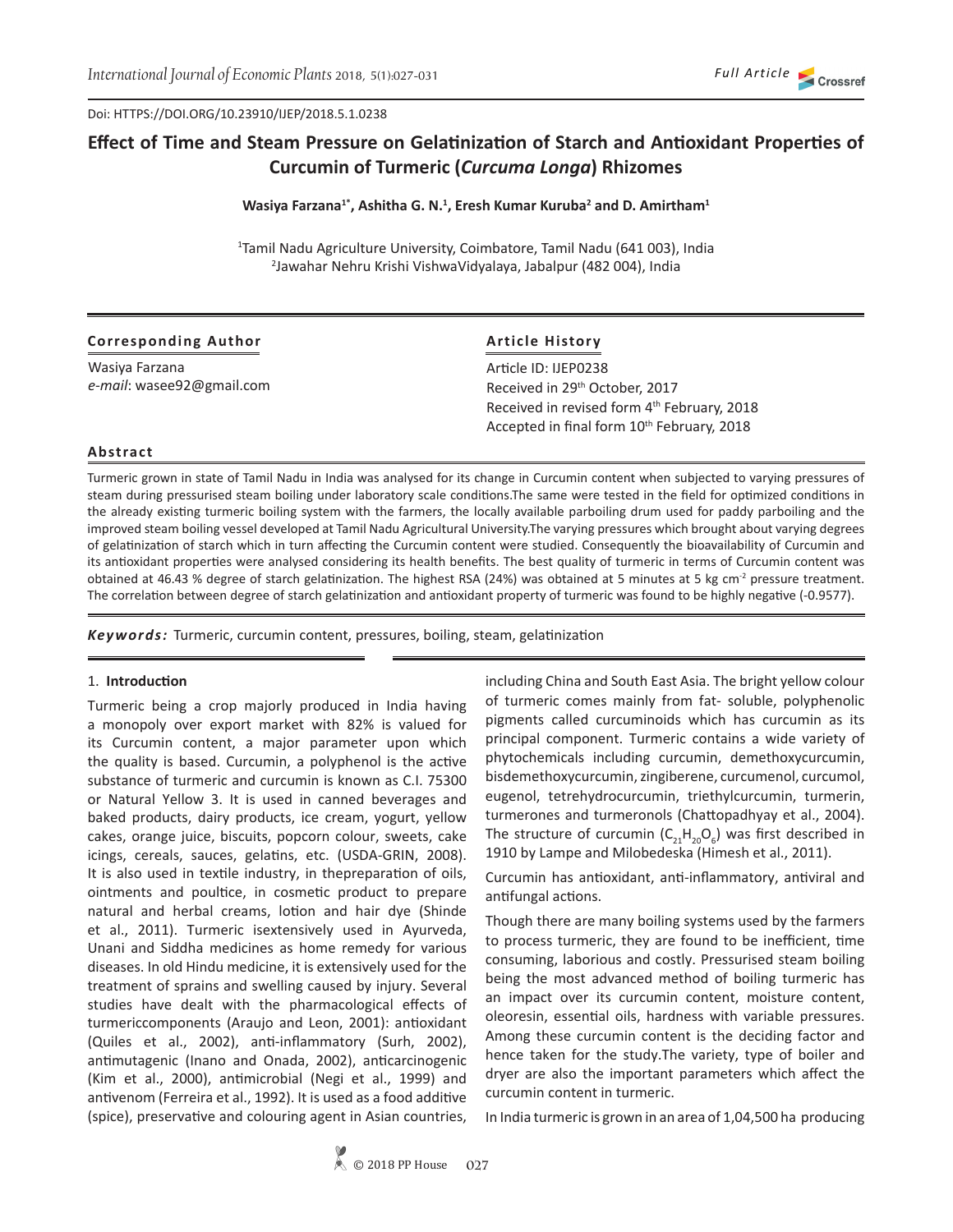annually 4,30,000 t (2012-13). Although, India is leading in its production (75% of world output), the average productivity and quality are not satisfactory and these limit our export to about 10 to 15% of our production only. However, annually 18 to 20 crore worth of turmeric are exported. The major turmeric growing states in India are Andhra Pradesh, Tamil Nadu, Maharashtra, Assam, Kerala, Karnataka and West Bengal in which Andhra Pradesh (60% of total turmeric production in India) is the leading producer state followed by Tamil Nadu (13%), Karnataka and Maharashtra.

Boiling or curing of turmeric which is one of the steps which decides the final Curcumin content present in the product. Blanching (boiling in water for a set period of time) is carried out to facilitate the drying process of the rhizomes, to allow the starch granules to gelatinize and to inactivate enzymes (Plotto, 2004; Panda, 2010). The quality of final curcumin is greatly affected by small change in steam pressure and time.

The main aim of the study was to reach the optimum degree of gelatinization at which there exists highest bioavailability of curcumin which influences the antioxidant properties of the turmeric. The commodities having antioxidant properties are incorporated in the neutraceuticals for having health benefits.

### **2. Materials and Methods**

### *2.1. Material*

#### *2.1.1. Sample preparation*

Turmeric variety PTS 10 (hybrid) grown locally in Erode district of Tamil Nadu was procured and stored under dry, dark and cool conditions.

This research was conducted in the 2015-16 in the Department of Agricultural Process and Food Engineering of Tamil Nadu Agricultural University Coimbatore.

#### *2.2. Methodology*

### *2.2.1. Determination of degree of starch gelatinization*

Determination of gelatinised starch using Glucoamylase and *o*-Toluidineas described by B. Y. Chiang; J. A. Johnson was followed for determining the degree of starch gelatinization in turmeric. This method is widely applicable for starch solutions having low quantities of low-molecular weight oligosaccharides like glucose, sucrose and raffinose. (Chiang and Johnson, 1976)

### *2.2.1.1. Reagents used for determining gelatinized starch contents*

*o-Toluidine Reagent.* Dissolved 1.5 g thiourea in 940 ml of glacial acetic acid and then adding 60 ml of o-toluidine. This solution was stored in an amber bottle.

*Sodium Acetate Buffer.* Dissolved 4.1 g of anhydrous sodium acetate in 1 litre distilled water and adjusted pH to 4.5 with acetic acid.

*Glucoamylase Solution.* Dispersed 2g Rhizopusglycoamylase in 250 mlof acetate bufferand filtered rapidly through glass fibre paper. To be used within 2 h.Specific activity of glucomaylase was 1:2000 µmol glucose formed min<sup>-1</sup> mg<sup>-1</sup> protein at pH 5.5-6.0 and 40 °C

### *2.2.1.2. Procedure*

*a. Preparing Sample with Partially Gelatinized Starch.* Dispersed 20 mg of sample in 5 ml of distilled water in a 50 ml centrifuge tube.

*b. Preparing Sample with totally Gelatinized Starch.* Dispersed 20 mg of sample in 3 ml of distilled water and 1 ml of 1 N NaOH contained in a 50 ml centrifuge tube. After five minutes 1 ml of 1N HCl was added

*c. Glycoamylase digestion and glucose determination.*Added 25 ml glucoamylase solution to each tube and incubated for 30 min at 40 °C. Added 2 ml 25% trichloroacetic acid (TCA) to inactivate glucoamylase (and to precipitate it in other proteins) and centrifuged it at 16,000xg for 5 minutes. To 0.5 ml of supernatant solution in test tubes, added 4.5 ml of o-toluidine reagent. Placed testtubes in boiling water for 10 minutes, cooled with cold water and added 5 ml of glacial acetic acid. Measurement of absorbance was taken at 630 nm.

Gelatinized starch (%) was calculated as follows:

Where Y is the % of starch gelatinised

A is absorbance of Total gelatinised starch

B=the absorbance of mixture of partially gelatinized or intact starch after 30 min enzymatic hydrolysis

C= the absorbance of mixture of partially gelatinized or intact starch after 60 min enzymatic hydrolysis

k=the absorbance of 1% of intact starch digested in 30 min and constant for each variety and specially treated starch and needs to be determined only once in routine analysis.

*2.2.2. Determination of antioxidant properties of turmeric*

*Determination of antioxidant properties*

Antioxidant properties were determined using protocol described by Mathangi and Prabhakaran (2013)

### *2.2.2.1. Processing of turmeric for extract preparation*

About 60 g of dry sample turmeric powder was weighed and macerated with 500 ml of each solvent (hexane, ethyl acetate and methanol) separately and kept overnight in shaker. The extract was collected after filtration using Whatman No.1 filter paper and was stored. Another 75 ml of solvent was added to the residual mixture and incubated in shaker for 24 hrand the extract was collected again using a Whatman No.1 filter paper. This procedure was repeated once again and the extract was evaporated below 40 °C, which was used for further phytochemical analyses.

*2.2.2.2. Procedure for free radical scavenging activity*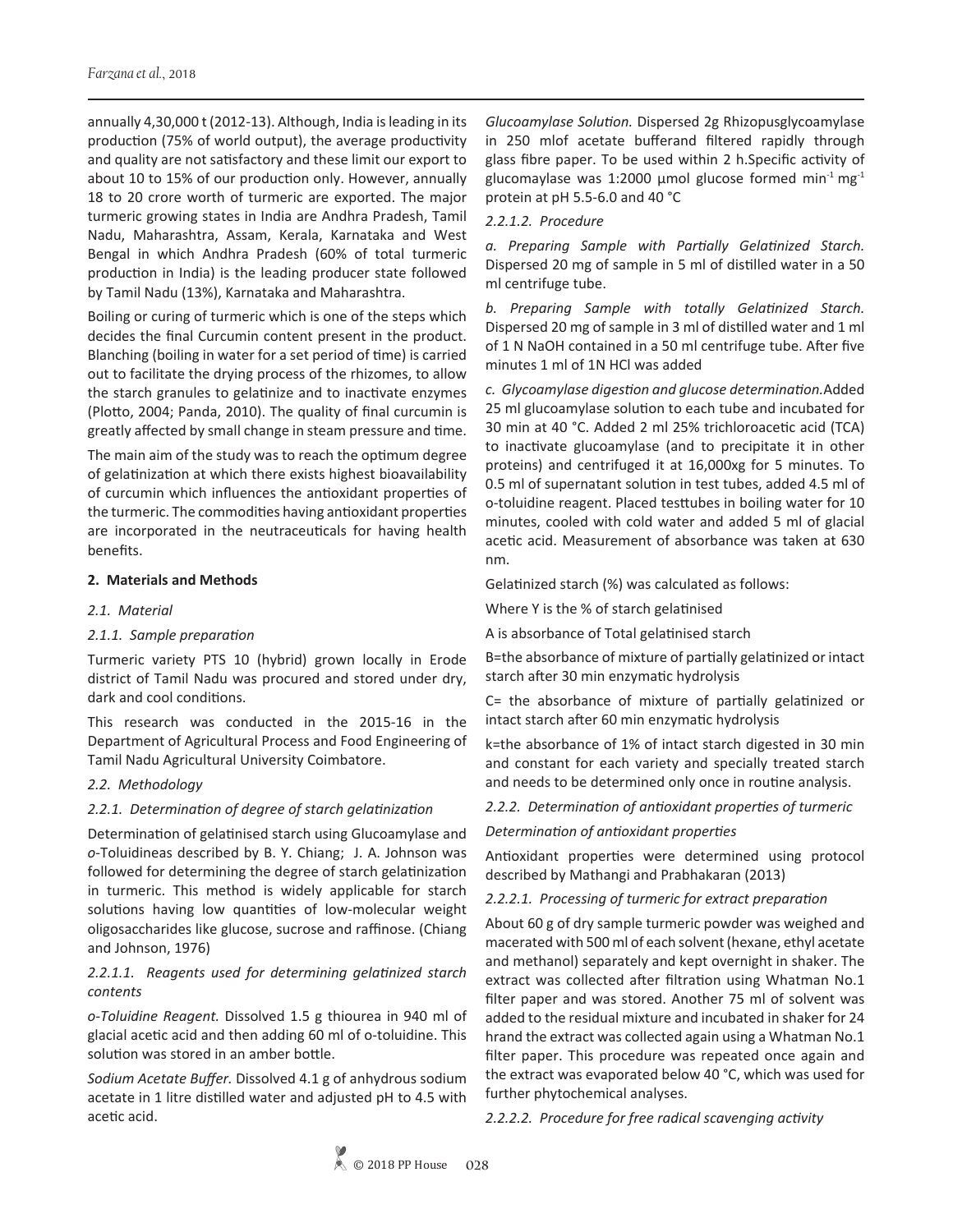The ability of the extracts to annihilate the DPPH radical (1, 1-diphenil-2- picrylhydrazyl) was investigated by the method described by Blois (1958). Stock solution of the whole plant extracts was prepared to the concentration of 1 mg m $I^{-1}$ . 100 μg of each extracts were added, at an equal volume, to methanolic solution of DPPH (0.1 mM). The reaction mixture is incubated for 30 min at room temperature; the absorbance was recorded at 517 nm. The experiment was repeated for three times. Ascorbic acid was used as standard controls.

#### **3. Results and Discussion**

#### *3.1. Degree of starch gelatinization for lab scale studies*

As shown in Figure 1 the trend for degree of starch gelatinization was found to increase with pressure and time. It was found to be highest (74.66%) in the sample treated for 1.5 kg  $cm<sup>2</sup>$  pressure for 15 minutes. The increase in pressure leads to increase in





Figure 1: Varying degree of starch gelatinization with pressure and time

the heat energy given to the rhizomes and the time increment together increases the degree of starch gelatinization.While the lowest (46.43%) was found to be with the treatment of 0.5 kg cm<sup>-2</sup> for 5 minutes. The results are presented in Table 1.

#### *3.2. Degree of starch gelatinization for field studies*

As shown in Figure 2, the degree of starch gelatinization was found to reduce with improvements in boiling system. In the present study it was observed that the improved turmeric cooking vessel has the least starch gelatinization (%) with a value of 49.46 % followed by parboiling drum with 51.73% and then by open steaming 52.29%. This may be due to larger time of cooking in open steaming with time being 15 minutes compared to parboiling drum having 10 minutes and improved vessel having 7 minutes of steaming. The results are presented in Table 2.

Leonel et al. (2003) have recorded 47% of starch content in *C. longa* and 57.7 % in *C. zedoaria.* Kuttigounder et al. (2011) reported the starch yield as 56% .

Dhivya (2015) reported that maximum starch content of 57.79

|     | Sl. No. | Pres-   | Duration   | Degree of starch |
|-----|---------|---------|------------|------------------|
|     |         | sure    |            | gelatinization % |
| 1.  |         | 0.5     | 5 minutes  | 46.43            |
| 2.  |         | 0.75    |            | 51.84            |
| 3.  |         | 1       |            | 54.72            |
| 4.  |         | 1.25    |            | 60.93            |
| 5.  |         | 1.5     |            | 63.21            |
| 6.  |         | 0.5     | 10 minutes | 64.02            |
| 7.  |         | 0.75    |            | 65.11            |
| 8.  |         | 1       |            | 65.34            |
| 9.  |         | 1.25    |            | 66.48            |
| 10. |         | 1.5     |            | 68.22            |
| 11. |         | $0.5\,$ | 15 minutes | 68.43            |
| 12. |         | 0.75    |            | 68.51            |
| 13. |         | 1       |            | 70.84            |
| 14. |         | 1.25    |            | 71.52            |
| 15. |         | 1.5     |            | 74.66            |



Figure 2: Varying degree of starch gelatinization for field studies

| Table 2: Degree of starch gelatinization for field studies |                       |                  |
|------------------------------------------------------------|-----------------------|------------------|
| SI no                                                      | Different vessels for | Degree of starch |
|                                                            | boiling               | gelatinization % |
| 1                                                          | Open steaming         | 52.29            |
| $\mathcal{P}$                                              | Parboiling drum       | 51.73            |
| 3                                                          | Improved drum         | 49.46            |

% was recorded by Erode finger samples and minimum of 56.68 % was recorded by Salem bulb samples.

*3.3. Antioxidant property of turmeric for laboratory studies*

The antioxidant property was found after giving different pressures and time combinations. RSA % is presented in Table

Table 1: Degree of starch gelatinization for lab scale studies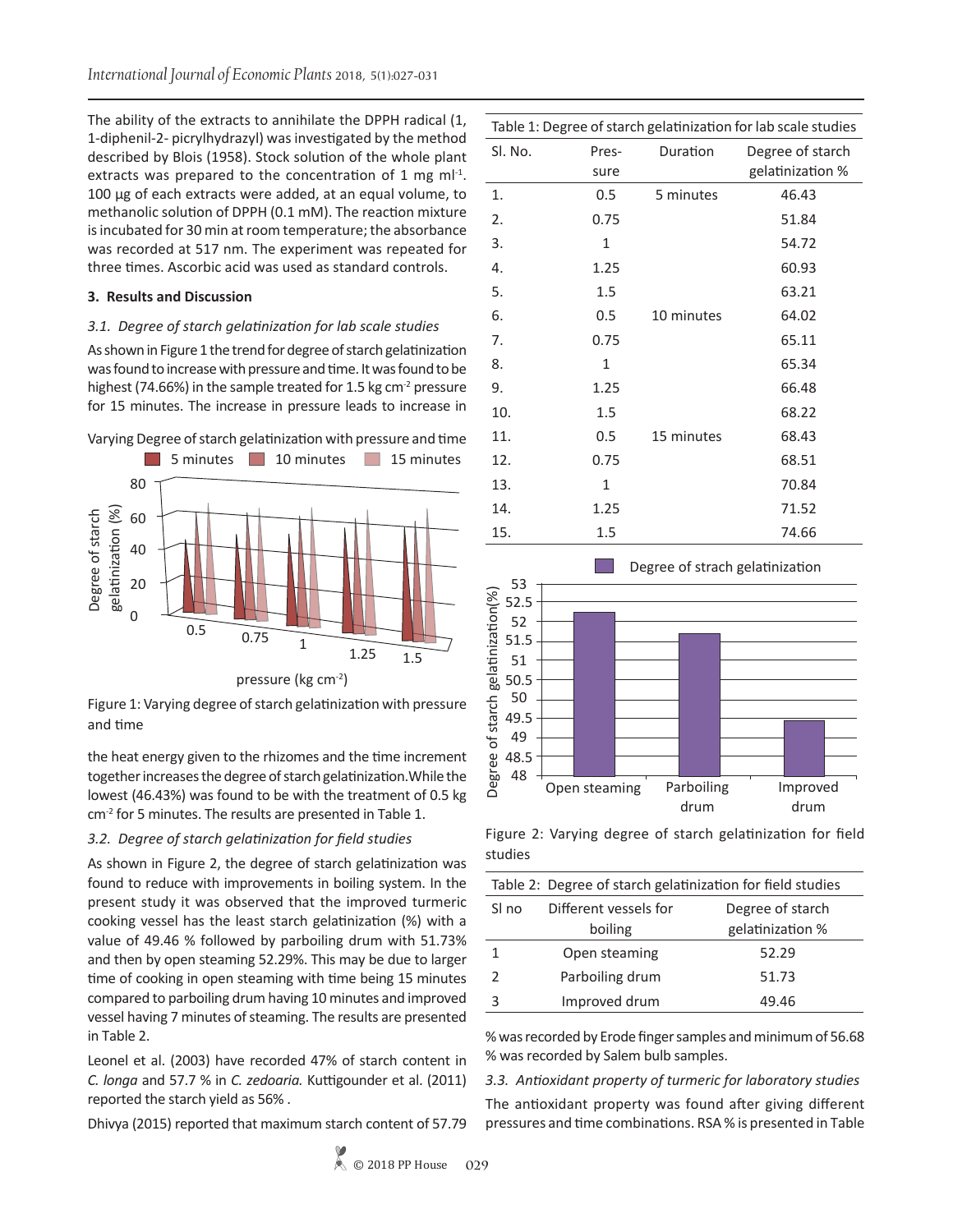| Table 3: Radical scavenging activity (%) for lab scale studies |            |          |                    |
|----------------------------------------------------------------|------------|----------|--------------------|
| S I<br>$\sim$                                                  | Duration   | Pressure | Radical scavenging |
| No.                                                            |            |          | activity (%)       |
| 1.                                                             | 5 minutes  | 0.5      | 24                 |
| 2.                                                             |            | 0.75     | 21                 |
| 3.                                                             |            | 1        | 20                 |
| 4.                                                             |            | 1.25     | 19.4               |
| 5.                                                             |            | 1.5      | 19.2               |
| 6.                                                             | 10 minutes | 0.5      | 18.7               |
| 7.                                                             |            | 0.75     | 18.1               |
| 8.                                                             |            | 1        | 17.4               |
| 9.                                                             |            | 1.25     | 17.2               |
| 10.                                                            |            | 1.5      | 16.7               |
| 11.                                                            | 15 minutes | 0.5      | 15.17              |
| 12.                                                            |            | 0.75     | 15.01              |
| 13.                                                            |            | 1        | 14.27              |
| 14.                                                            |            | 1.25     | 14.1               |
| 15.                                                            |            | 1.5      | 13.4               |

3. The highest value obtained was for 0.5 ksc for 5 minutes (Figure 3). This can be explained that with increasing starch gelatinization the curcumin decreases. Curcumin content directly influences the level of radical scavenging property.



Figure 3: Varying degrees of antioxidant properties with pressure and time

# *3.4. Antioxidant property of turmeric for field studies*

The colorant present in the turmeric which is curcumin has anti-oxidant property which was checked by DPPH method. The improved drum showed the highest value in the field trials having RSA=23.7% and the least value was shown by open steaming having the value of RSA=15%. This may be due to the fact that curcumin is heat sensitive as shown in Figure 4. The longer duration of cooking in open steaming leads to loss of curcumin, directly affecting the antioxidant property of turmeric**.**Results are presented in Table 4.

| Table 4: Radical scavenging activity (%) for field studies |                       |                    |  |
|------------------------------------------------------------|-----------------------|--------------------|--|
| SI.                                                        | Different vessels for | Radical scavenging |  |
| No.                                                        | boiling               | activity %         |  |
| $\mathbf 1$ .                                              | Open steaming         | 15.08              |  |
| 2.                                                         | Parboiling drum       | 18.84              |  |
| 3.                                                         | Improved drum         | 23.7               |  |
|                                                            |                       |                    |  |



Figure 4: Impact of methods of boing on Radical scavenging activity (%) for field studies

## *3.5. Correlation between degree of starch gelatinization and antioxidant properties*

The correlation between the degree of starch gelatinization and antioxidant properties for laboratory scale studies was found out. There exists a high negative correlation between the degree of starch gelatinization and the antioxidant properties with a value -0.9577. This indicated that the RSA (%) decreased as the degree of starch gelatinization increased.

### **4. Conclusion**

The relation between degree of starch gelatinization and antioxidant property was found out with laboratory experiments and it was observed that with increasing degree of starch gelatinization the antioxidant property decreased. The same was observed to be true with the field studies. Statistically this relation was found to be the same.

### **5. Acknowledgement**

The authors acknowledge the Tamil Nadu Agricultural University, Coimbatore for funding the project. The authors are also indebted to the Professor and Head, TNAU AEC&RI Coimbatore campus for providing the requisite facilities for the work.

# **6. References**

Araujo, C. C., Leon, L.L., 2001.Biological activities of *Curcuma*